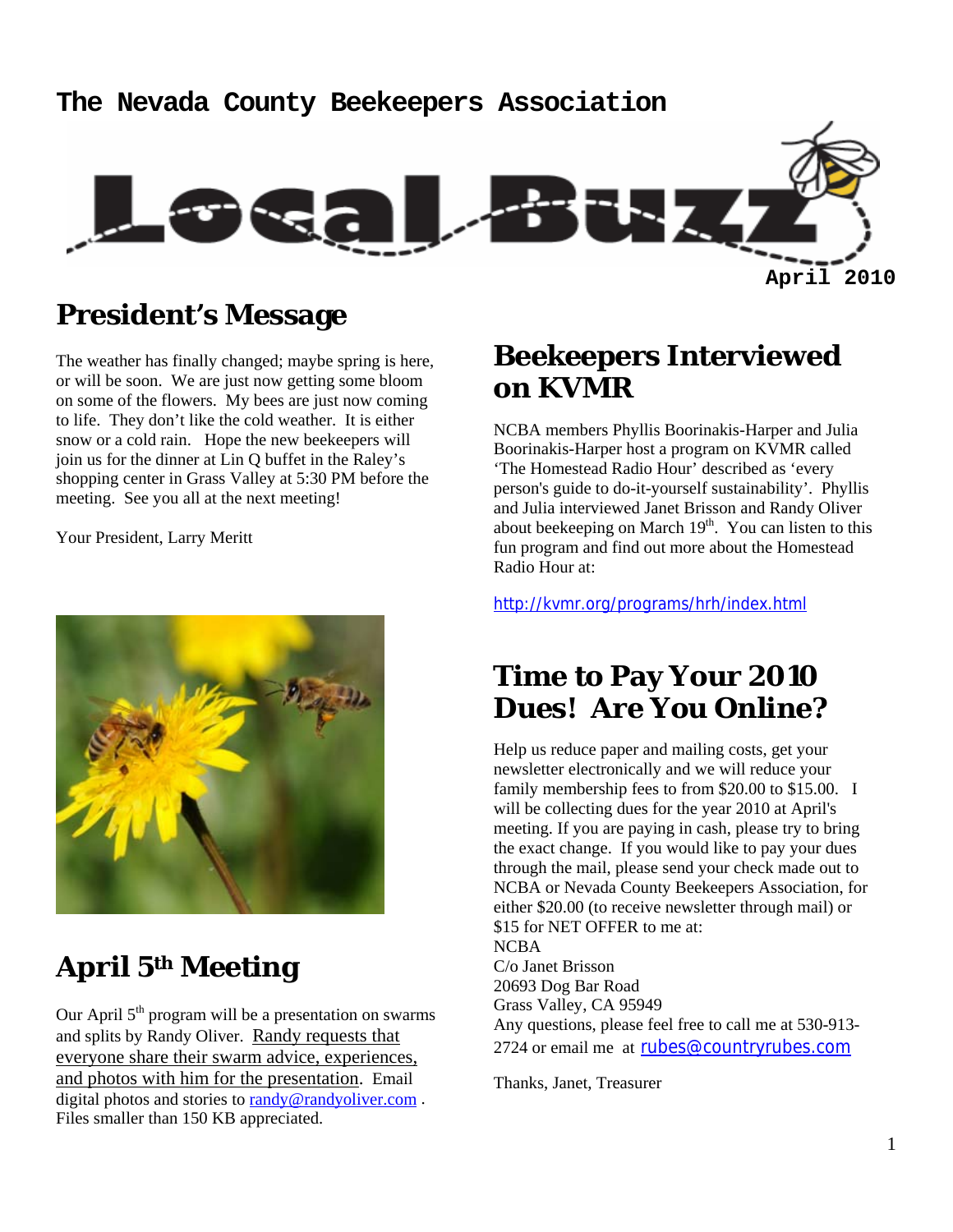## **Bee Bits**

#### By Randy Oliver

This has been an incredible manzanita flow! Strong colonies have been putting on honey, and my yards are redolent with the aroma of ripening manzanita honey. Colonies have built up well so far this spring, and strong ones are already swarming. My guess is that this will be a strong swarm year. There's no sense in losing bees to the trees, so I suggest that you practice swarm management. Reverse the brood chambers, and give the bees drawn comb above the brood. Split if necessary.

A quick review of the recent paper on pesticide analysis of U.S. beehives. All the following are quotes from the paper [with my comments in brackets].

From Mullin CA, Frazier M, Frazier JL, Ashcraft S, Simonds R, et al. 2010 High Levels of Miticides and Agrochemicals in North American Apiaries: Implications for Honey Bee Health. PLoS ONE 5(3): e9754 [I have removed some citations for ease of reading]

No neonicotinoid residues were found in bees, [although they were rarely found in] pollen and wax. Overall, pyrethroids and organophosphates dominated total wax and bee residues followed by fungicides, systemics, carbamates and herbicides, whereas fungicides prevailed in pollen followed by organophosphates, systemics, pyrethroids, carbamates and herbicides. [The fungicide of most concern is the commonly detected chlorothalanil (Bravo®, Headline®), which has been associated with "entombed pollen."]

Beeswax remains the ultimate sink from the long-term use of the miticides fluvalinate, coumaphos, amitraz and bromopropylate [this is an interesting finding, since this chemical is not registered for use in the U.S.]…. Colony residue levels of these miticides, after their in-hive application, have been shown to increase from honey to pollen to beeswax. Beeswax is the resource of the hive that is least renewable and is thus where persistent pesticides can provide a "toxic-house" syndrome for the bees. The uniform high levels of these miticides present in foundation is particularly disturbing, since replacement of comb is currently recommended to reduce pesticide contaminants. The broad contamination of European foundation with especially miticides has been reviewed previously. Fluvalinate residues in beeswax best correlated with

the French bee winter kill of 1999–2000, although disease factors were more emphasized in the report.

Almost all wax and pollen samples (98.4%) contained two or more pesticide residues, of which greater than 83% were fluvalinate and coumaphos. Clearly, substantial residues of these bee-toxic pyrethroid and organophosphate compounds prevailed together in most beehives sampled. Chronic exposures to high levels of these persistent neurotoxicants elicits both acute and sublethal reductions in honey bee fitness, especially queens, and they can interact synergistically on bee mortality. Our work does not directly associate these miticides with CCD, although higher coumaphos levels may actually benefit the colony, possibly via mite control

Externally-derived, highly-toxic pyrethroids, up to 9 in addition to fluvalinate per sample, were the most frequent and dominant class of insecticides in our samples. Pyrethroids are frequently associated with bee kills. A sample of dead bees, obtained after a community-wide tree application of permethrin according to label instructions, contained 19.6 ppm, 18-times the established bee LD50. Pollen and wax levels of more toxic pyrethroids including bifenthrin, cyfluthrin, cyhalothrin, deltamethrin, and fenpropathrin ranged up to 613 ppb, which is above the bee LD50 for deltamethrin. This level can be lethal depending on pollen consumption rates by differing castes, or wax transfer rates to brood or indirectly to pollen. Moreover, some bee residues of deltamethrin, fenpropathrin and cypermethrin are above levels shown to disorient foragers and cause CCD-like symptoms (see above). It is important to note that pyrethroids are rarely found alone, and in 50% of our pollen and wax samples co-occur with chlorothalonil, a fungicide known to increase bee toxicity of cypermethrin by greater than 5-fold. Bee toxicity of the pyrethroid bifenthrin doubles after Apistan (fluvalinate) treatment, which frequently coincides in our samples. Potential for interactions among multiple pyrethroids and fungicides seems highly likely to impact bee health in ways yet to be determined.

Pyrethroids other than fluvalinate have been reported to impact the foraging capabilities of honey bees. After topical application with 0.009 µg permethrin/bee … none of the foraging workers returned to the hive at days end, and only 43% of these bees returned even once to the hive because of disorientation due to the treatment. vanDame et al. found a similar effect on foragers with deltamethrin at 0.0025 µg/bee (25 ppb), a dose 27 time lower than the LD50, which disoriented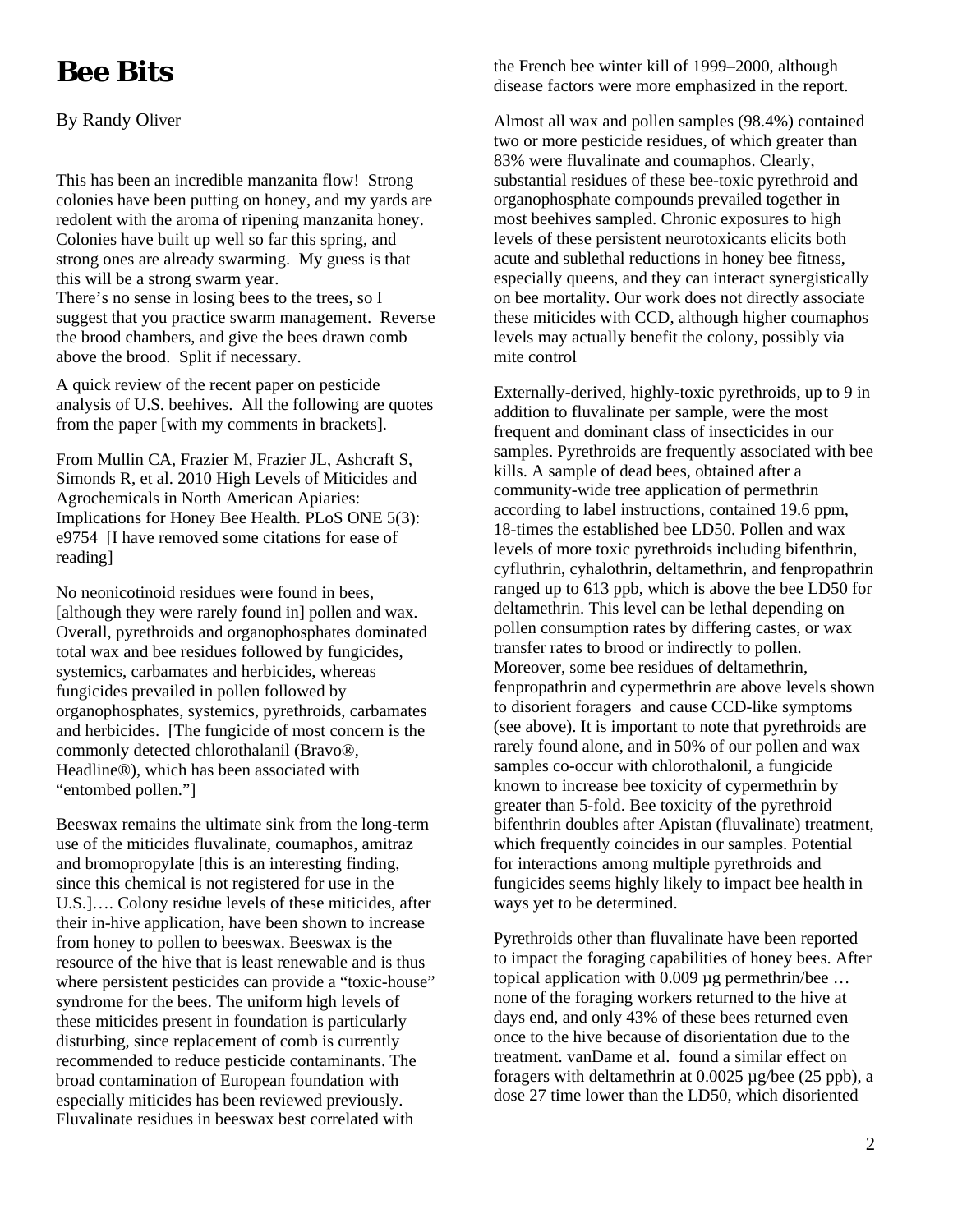91% of return bee flights to the hive. These symptoms are reminiscent of those reported for CCD.

Our results do not support sufficient amounts and frequency in pollen of imidacloprid (mean of 3.1 ppb in less than 3% of pollen samples) or the less toxic neonicotinoids thiacloprid and acetamiprid to account for impacts on bee health…

[It is surprising to me that the authors bring up the neonicotinoid insecticides some twelve times in the paper, when the most notable chemical in this class, imidacloprid (mentioned thirteen times), was only found in 1.7% of the samples! Note also that there were zero detections of clothianidin, a widely-used neonicotinoid, which has frequently been blamed for colony collapses! For example, the authors state:]

Systemic neonicotinoid use has greatly increased recently for treating seeds of many major crops, particularly those genetically-engineered, and considerable impact to non-target species may occur. Neonicotinoids and systemic fungicides are often combined as pest control inputs, and many of the latter synergize the already high bee toxicity of neonicotinoids [Iwasa 2004]. A recent landscape-level study of imidacloprid seed treatments on maize in Belgium demonstrated no impacts on honey bees; however, their high prevalence with EBI and other fungicides including myclobutanil, although refuted by some field results [Schmuck 2003], may have more direct impacts on bee health through synergistic combinations.

[I find it of interest here to quote from the papers cited. Iwasa states that three tested synergists had "minimal effect on imidicloprid [toxicity]." He also states that "When honey bees were placed in cages in forced contact with alfalfa treated with acetamiprid and the synergist, triflumizole, in combination at their maximum recommended application rates, no mortality was detected above that of the control." The Schmuck paper concludes that "Our results suggest that, at the recommended use rates, thiacloprid poses a negligible lethal risk to honeybees when applied either alone or in tank mixes with fungicides of various chemical classes."]

[As far as the beekeeper-applied miticides are concerned, the authors state that] High levels of fluvalinate and coumaphos are co-occurring with lower but significant levels of 98 other insecticides, fungicides and herbicides in pollen…. Foundation wax is uniformly contaminated with miticides…. Twentyone wax samples from six different commercial and

two private foundation sources were uniformly contaminated with up to 10.1 ppm fluvalinate …and up to 14.3 ppm coumaphos.

Extraordinary enhancement of toxicity has been found with addition of commercial synergists to fluvalinate, where a topical  $LD_{50}$  of 0.00964  $\mu$ g/bee, a 980-fold increase to their reported 9.45 µg/bee without the additive, occurred if 100 µg of piperonyl butoxide [a common pesticide synergist] was applied 1 hr prior to the pyrethroid.

[My take on these results is that attention to the neonicotinoid pesticides is largely displaced, whereas we should be focusing on the in-hive miticides, the agricultural pyrethroids, and the fungicides.]

Randy Oliver

#### **For Sale: Country Rubes Combo Screened Bottom Boards**

Special NCBA Club Price! Call Janet for details. 530-913-2724 or email at rubes@countryrubes.com.

#### **Sacramento Beekeeping Supplies**

- Complete line of all beekeeping supplies
- American dealer for Sheriff suits
- Gifts—bee themed children's wear, tableware, garden décor, etc
- Books—children's beekeeping, homemade cosmetics, candles
- Beeswax candles, molds, waxes (soy and paraffin too) dyes, scents, and wicks
- Honeycomb sheets for rolling candles—35 colors

2110 X Street, Sacramento, CA 95818 (916) 451-2337 fax (916) 451-7008 Webpage at www.sacramentobeekeeping.com email: info@sacramentobeekeeping.com

Open Tuesday through Saturday 10:00 – 5:30 **MAIL ORDERS RECEIVE QUICK SERVICE**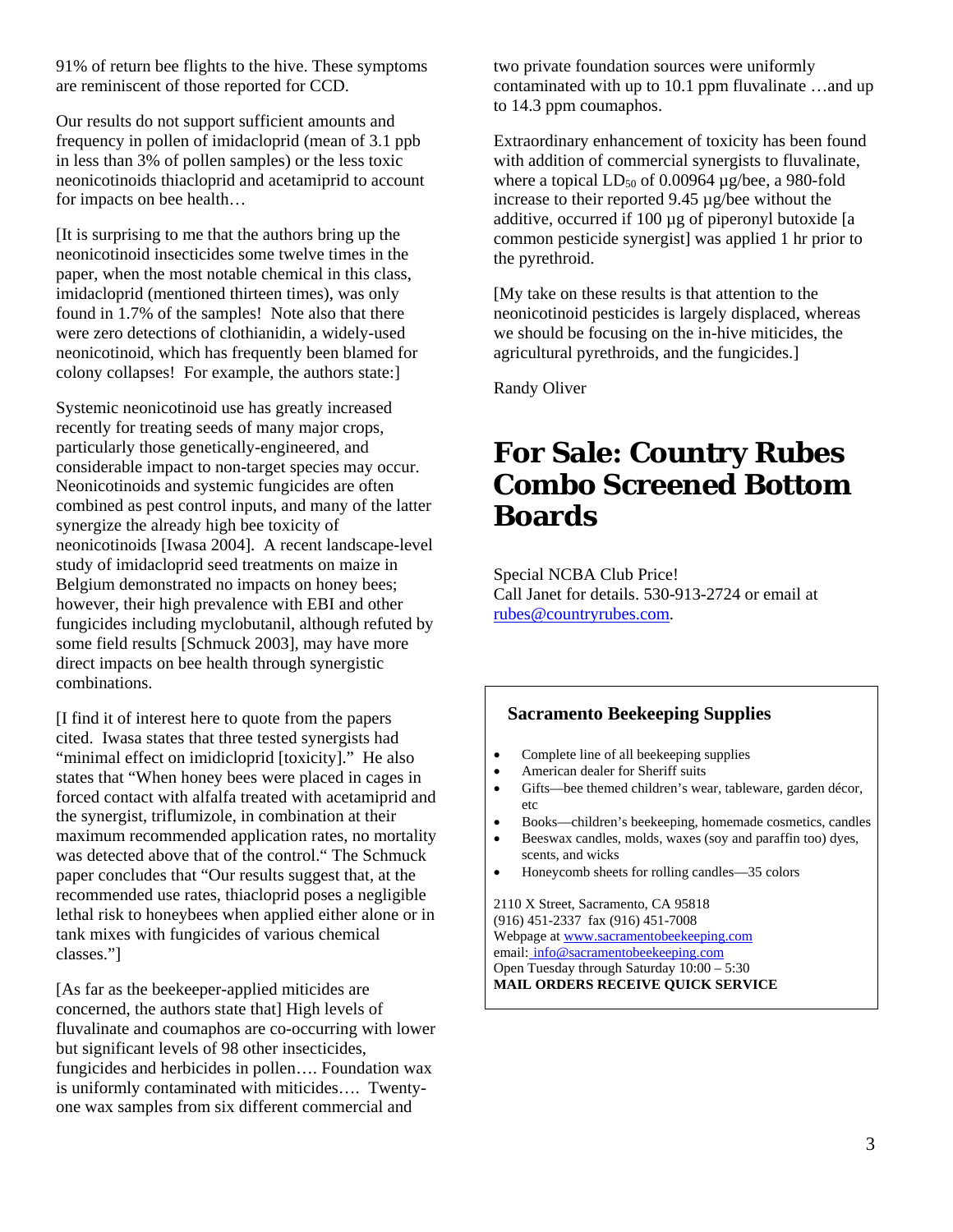# **March Minutes**

Pres Larry Merritt opened with Q&A. Some beesuits are flammable. Light colored coveralls, found at uniform and hardware stores, may substitute. Randy Oliver, www.ncbees.org and www.scientificbeekeeping.org announced alternate class dates: three Monday nights 6:30-9PM at Camp Augusta March 8, 15 and 22, OR Imaginarium 9AM-5PM Saturday, PLUS Field Days, either April 3 or Apr 10 at his beeyard on Meadow Drive off Rte 174. PROGRAM: Randy Oliver audio-visual; Latest News. Half US bee colonies migrate to CA for almond season, spreading diseases coast-to-coast. Nosema ceranae peaks in Apr and Sept. 'Epigenetic' traits, outside genetic control, may be inheritable, skip generations, 'evolve' overnight. 'Proteomics' involves manipulating the GeneDNA>TransferRNA>enzyme protein chain. Synthetic pheromones may make Varroa mites jump off. Varroa resistant and Russian Queens are available Tylosin TYLAN now available; long lasting syrup formula kills most bacteria, incl AFB(not spores.) DFV Deformed Wing Virus is not connected with Varroa. Colony Collapse Disorder still dangerous, causes still uncertain, worst in Midwest, TX and FL freezes.

February 2010 Treasury Beginning balance \$2306.89 Inflows \$ 437.37 Total \$2743.89 Outflows \$190.67 Ending Balance \$2553.22 Reconciled 3/1/10

Jack Meeks, sec

#### **Five Reasons to Befriend Your Local Beekeeper**

Extracted from an Article by the Rodale Press, five reasons to befriend your local organic beekeeper:

- #1: Beekeepers take a hands-on approach.
- #2: Honey can heal.
- #3: They feed their bees well.
- #4: Honeybees are peacemakers.
- #5: Honey might improve your sex life.

See the article '5 Reasons to Befriend Your Local Beekeeper' at http://www.rodale.com/organicbeekeeping?page=0%2C0

## **Sacto Beekeepers Classes**

The Sacramento Area Beekeepers Association (SABA) is sponsoring a series of classes: Beginning Natural (no chemical) Beekeeping Saturday April 24, 2010 Serge Labesque Beginning Traditional Beekeeping Saturday May 22, 2010 Randy Oliver Intermediate Beekeeping Saturday June 19, 2010 Dr. Eric Mussen Intermediate Natural Beekeeping Saturday July 17, 2010 Serge Labesque Classes held at the Sacramento County Department of Agriculture building at 4145 Branch Center Road, Sacramento, CA. 8:30 am to approximately 4:30 pm. Fee is \$35.00 Registration is required by the Monday before the course date. More information available at **www.sacbeekeepers.org** or by contacting Ernie

Buda at **2211budae@att.net** 916-761-3802 or Bruce Waln at **bruce.i.waln@gmail.com.** 

## **From the Past**

(From the American Bee Journal, April 1868)

To Ascertain the Parent Stock of a Swarm It sometimes happens that a swarm issues unobserved and is found already clustered, so that it is not known from which hive it came, when there are a number of strong colonies in an apiary. To trace its parentage, detach twenty or thirty bees from the cluster, dropping them into a tumbler or small box; carry them in front of the apiary, and throw them up into the air by a whirling motion of the arm. Most of them will immediately repair to the parent hive, lighting near the entrance, and standing there fanning briskly, before joining the general mass, thus indicating their native home.